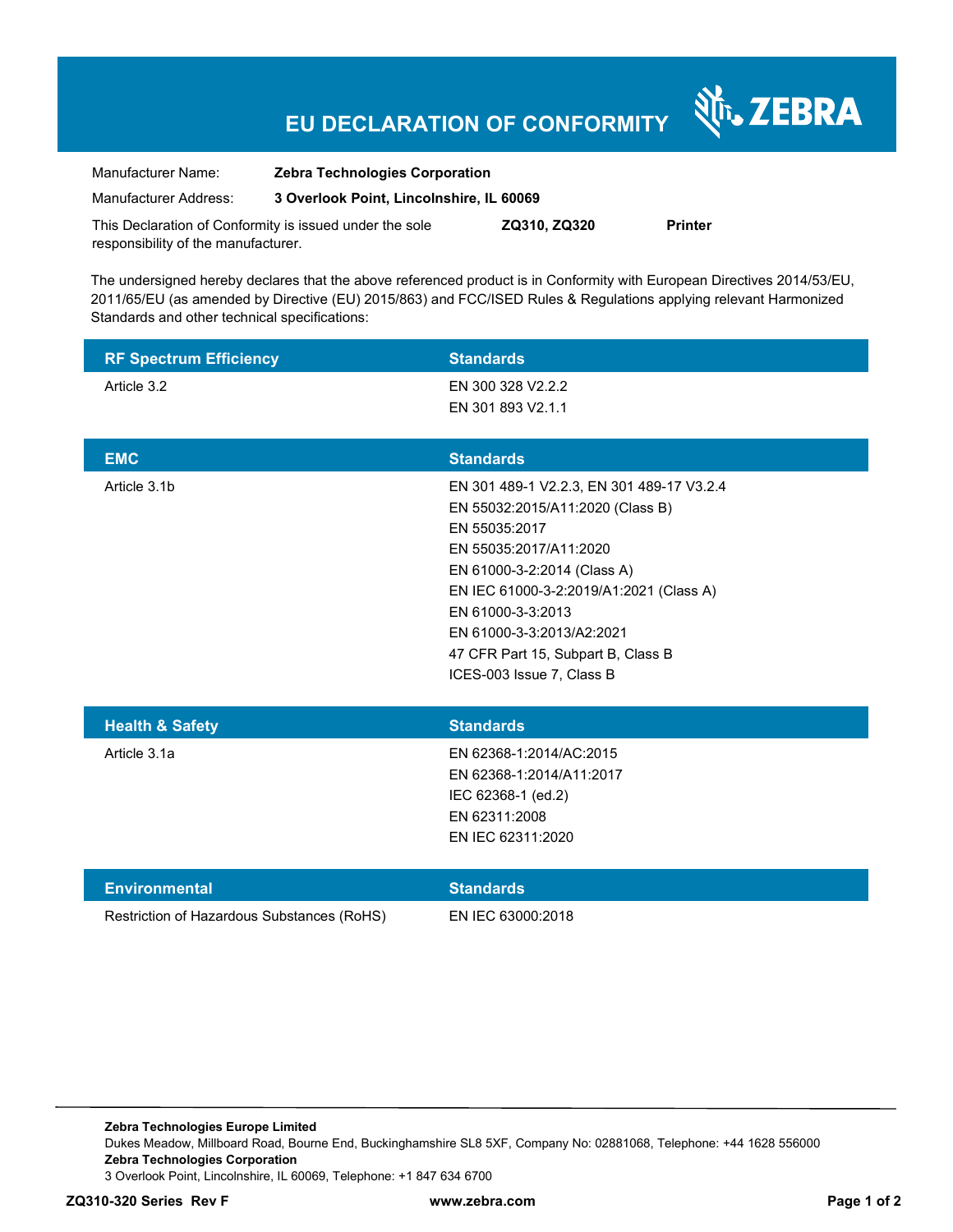### **EU DECLARATION OF CONFORMITY**

With regard to Directive 2014/53/EU, the conformity assessment procedure referred to in Article 17.2(a) and detailed in Annex II has been followed.

US company representative for FCC Supplier's Declaration of Conformity (47 CFR Part 2.1071 to 2.1077) is Jay Cadiz and can be reached at jcadiz@zebra.com.

#### **Signed on behalf of Zebra Technologies Corporation**

ely  $\overline{a}$   $\overline{b}$   $\overline{a}$   $\overline{b}$   $\overline{c}$   $\overline{d}$   $\overline{d}$   $\overline{d}$   $\overline{d}$   $\overline{d}$   $\overline{d}$   $\overline{d}$   $\overline{d}$   $\overline{d}$   $\overline{d}$   $\overline{d}$   $\overline{d}$   $\overline{d}$   $\overline{d}$   $\overline{d}$   $\overline{d}$   $\overline{d}$   $\overline{d}$   $\overline{d}$   $\overline{$ 

Jay Cadiz Rev: F Manager, Compliance Engineering Place: Lincolnshire

*(Authorized Corporate Signature)* Date of Affixing the CE Mark: 1 January 2018 Date: 14 March 2022

Nr. ZEBRA

**Zebra Technologies Europe Limited**  Dukes Meadow, Millboard Road, Bourne End, Buckinghamshire SL8 5XF, Company No: 02881068, Telephone: +44 1628 556000 **Zebra Technologies Corporation**  3 Overlook Point, Lincolnshire, IL 60069, Telephone: +1 847 634 6700